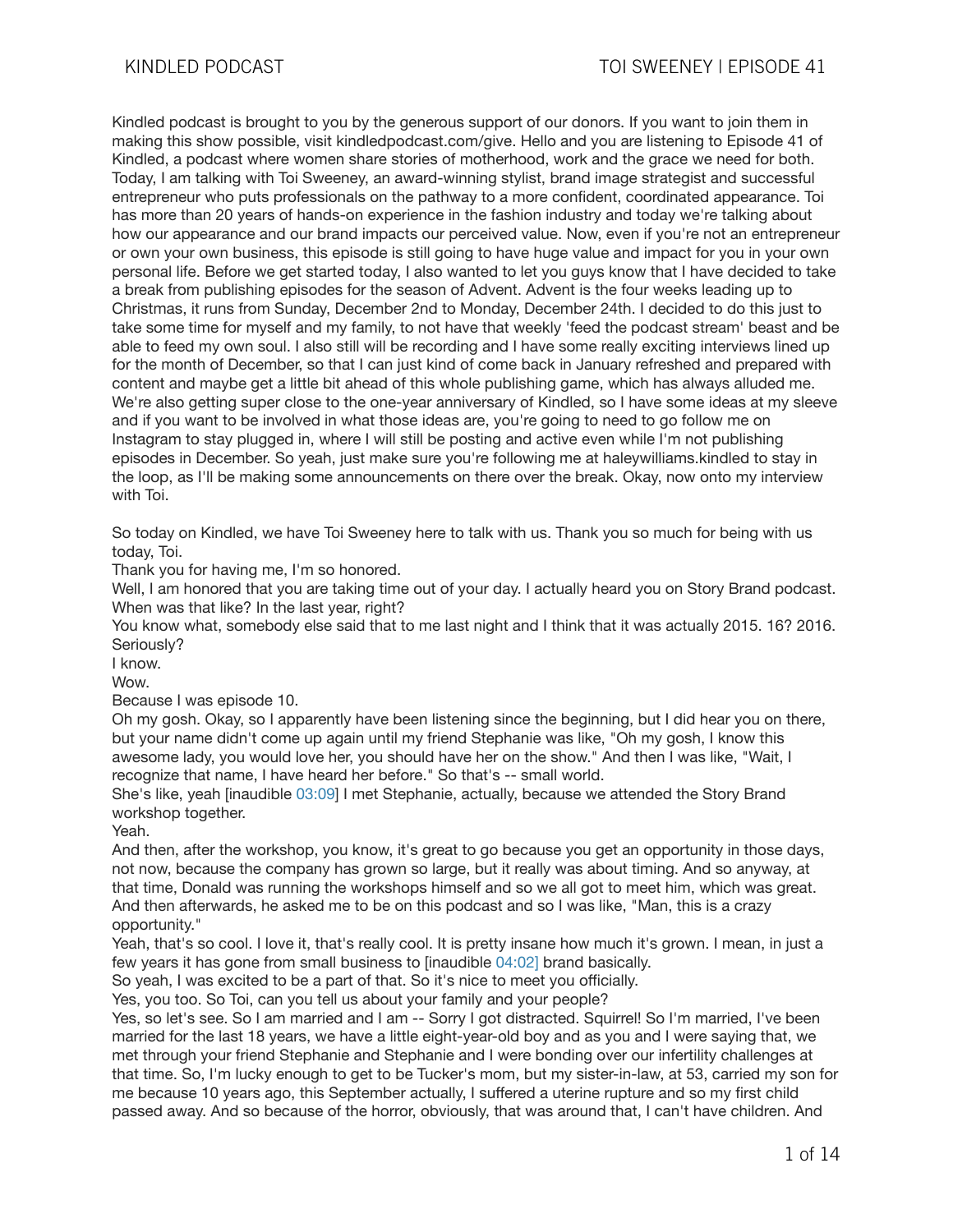so we get to just kind of swim in the river of God's grace and we get to be parents to Tucker, via my sister in law. I mean, he's completely our DNA but she just carried him for us, so... Wow, that is amazing.

Yeah, so that's kind of like my family story. And so I left my corporate job two years ago. So I was a style Director at QVC, the number one home shopping network, where I had the opportunity to address all the program hosts, all [inaudible 05:36] of them, so I got to shop with them, we managed their closets and we managed their on-air personalities. Not their personalities, but just kind of their image rather. So yeah, it was a lot of fun. And then I just decided to try to branch out on my own and open up the Well Dressed Brand and so now I get to run and be the founder of the Well Dressed Brand. That's so cool.

Yeah, so it's fun.

How did you -- I have some of the questions, so I'm trying to decide which direction I want go first. Before we get into your work...

Yes.

So, how -- Back to your son.

Yes.

When you realized that you weren't going to be able to have children biologically from your own body. how did that come about that you were -- that your sister-in-law, I mean, did she offer? Like how did that even come up?

I don't think that that's something, in my opinion, that you ask someone, you know? I would never ask. And so, we were very lucky that we had a couple of people offer, but not everybody -- You know, it's just like with life, you have to really pray for wisdom and [inaudible 06:45] know the why. Like, Why are people offering to do it? And so the first person that had offered, her -- You know, when we really dug a little deeper, her intention behind it was for her to get the accolades. You know, when you strip back all the layers. She wanted to receive all the attaboys and I was very upfront about that with her. So I said, "I don't think that you are in this for the right reasons." And so we had a couple of other family members offer and were less like, "No." And so, when my sister-in-law offered, I actually laughed because I was like, "You're old, you cannot..." You know, and so we went to go visit a doctor who he did our fertility and was able to get us pregnant through IVF and he was just checking on us. He's so amazing, Dr. Michael Glass, in the Philadelphia area, and he was, you know, obviously broken and concerned and cared about us and so we were just visiting with him after Miles' funeral and all that stuff. And I mentioned to him, jokily, I was like, "So my sister-in-law is 53 or 56 or whatever -- she was -- and she wants to carry my child for me, hahaha." And he said, "Well actually, you know, your uterus doesn't age like the rest of you. And so if she has a history of good pregnancies then she may actually be a good candidate." And I was like, "What?" So, the rest was kind of history, so I mentioned it to her, she flew down and yeah, and then that was kind of it and she lives, you know, in St. Louis and so I still got to have an opportunity to grieve the loss of Miles and still know that she was kind of growing Tucker, so I had something to look forward to, which made it a little bit easier.

Wow, and so Miles was your first son.

Yeah, so he would have been 10 and Tucker is eight, so that's kind of like -- I had that, you're pregnant for about a year and so he had been gone a couple of like eight months or something like that and so, yeah. So we just got to kind of really grieve together and hold on to each other and just pray through really, as much as we possibly could during that time and she would just send me pictures in the mail, give me updates and everything and then we flew out to St. Louis for his birth and then brought him home.

Wow, that's awesome. That's great. And then, how far along were you with Miles when -- You had a uterine rupture, you said?

I was about -- some of the memories, because of that the time was so traumatic -- I get lost in them a little bit. And it was 10 years ago, but I think I was about six months. Okay.

So we still had to have a funeral and all that stuff, like...

Yeah.

Like I had to, you know, go through the whole thing and I had an opportunity to hold him and I wasn't processing, as you can imagine, I wasn't processing any of it at all, you know? And I just -- it's funny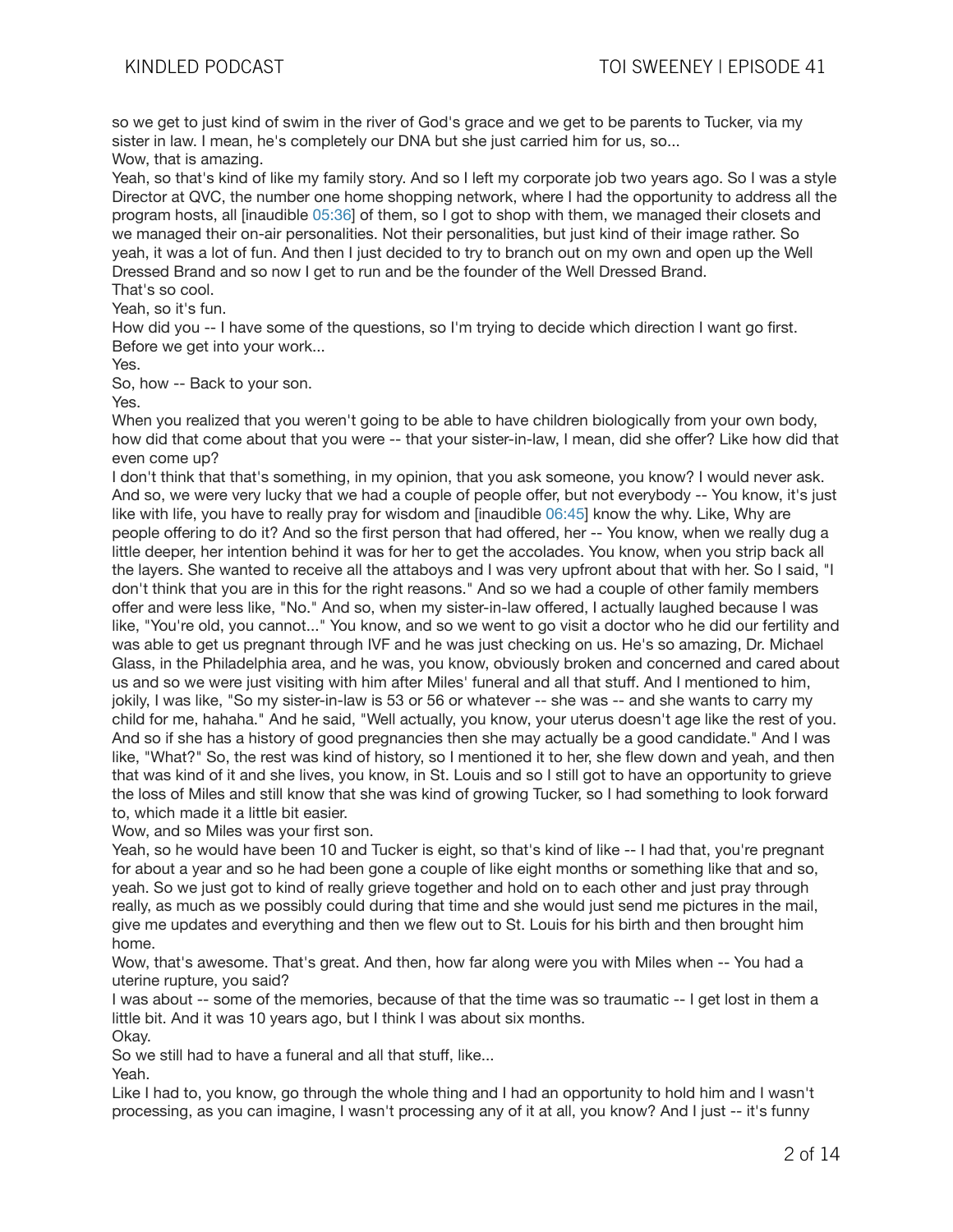how God works, because I remember about three years prior, I had read this book that might be out of print or it's on Amazon for like \$2, but it's by the gospel singer Yolanda Adams and it's called Points of Power. And I remember reading in this book about her going through a divorce and losing, I think, her parents or something and she was talking about being able to reframe your mind that when something traumatic happens to you, if you can kind of get yourself to a place where you think and understand, you know, really kind of like Jeremiah 11, right, like "FI know that plans I have for you, plans to prosper you" and you don't think that when you try for three years to get pregnant and then only end up having your uterus explode and then 'Oh, by the way, now you can't have children, right?' You don't think that that - there's no way you're going to think, "This is going to prosper me." But I remember that it was around Christmas time and I remember being at church and I remember it was like -- we were doing like a holiday cantata and unfortunately for the people at my church, they had microphones hanging from the ceiling and so -- for the choir -- but I went up to the altar to pray and all you could hear echo into the church. I'm not embarrassed, but it's really... It was awful, but all you could hear is me wailing at the altar. And I remember just really saying -- It sounded terrible, but I was actually thanking God for taking Miles and I just -- Because I remember saying, listening to the words of Yolanda Adams, that whatever is coming must be so fantastic because this is so awful, you know? And I just kept saying over and over and over again, "Thank you, thank you, thank you, thank you, thank you, I trust you, I trust you, thank you, thank you." And this was before my sister-in-law, you know, had offered to carry Miles for us, because when you were looking at women, surrogates, there we go -- What you're looking at surrogates, you know, it was like upwards of like \$200,000. Oh my God, I don't have that kind of money, you know, yeah, to do that and God bless the people that do and it can be kind of unattached, but it worked out better for us. And so I just remember that lesson and just learning that and being able to apply it in my moment of need and it worked out for us, which ended up, obviously, being fantastic because if you go on to my Facebook and you look through all the -- I don't have any on there now -- all the stories of Tucker and his lively personality, he is so beautiful and he's so hilarious and he just makes me full belly laugh every day and -- We just get to really enjoy it. We really enjoy him and being parents and we know we have all the stuff that comes along with it where you just want to, you know, like, "Are you kidding me?" You have days, but, you know, he wishes there was 10 more kids in the house, but, you know, but it's a good time, it's a good time.

That is incredible. Wow, what a... What a sacrifice too. I mean, it sounds like your sister-in-law was excited and happy to be able to help, but just that sacrificial carrying, literally carrying one another's [inaudible 12:47] of your child, that's pretty awesome. I mean...

Yeah, and she was married at the time and it was like weird because her husband would be like -- You know, they're in their 50s and they're like -- He's like, "Well, Karen's pregnant and it's not my baby." Like that was his joke. He would say that all the time. He'd say like, "Well, my wife's expecting and it's not my child." You know? And everyone like, "What?" You know, and she's a nurse and she didn't tell her staff until she was probably eight months pregnant and so they couldn't tell because they get to wear scrubs all the time. And so it was really sweet because once they found out, oh my word, they just kept taking her blood pressure, they'd want to do ultrasounds every day. So, now whenever he goes to visit her, he's seen all these people that have known him since he was like in the belly and so they get really excited. It's like a celebrity when he goes to St. Louis.

That is awesome. I am distracted by the fact that nobody could tell she was pregnant until she was eight months.

No, I don't even think then. I think it's just because -- You know, I don't know how tall you are, but I think that it depends on your body shape and how you carry, but my husband...

I'm not that tall. Yeah, I'm not.

Me either. And so it's like, I'm right out there. And so because -- like, my husband is 5'6 and so all of his sisters are like 5'9, 5'10 and they're curvy and so I think that because she's so tall, she probably was like at 14 around that, size 14 around that time and she just really -- she carried so well, honestly, she just didn't look pregnant.

Tucker was literally standing up inside of her.

Yeah, probably.

He wasn't [inaudible 14:34] he was just standing there.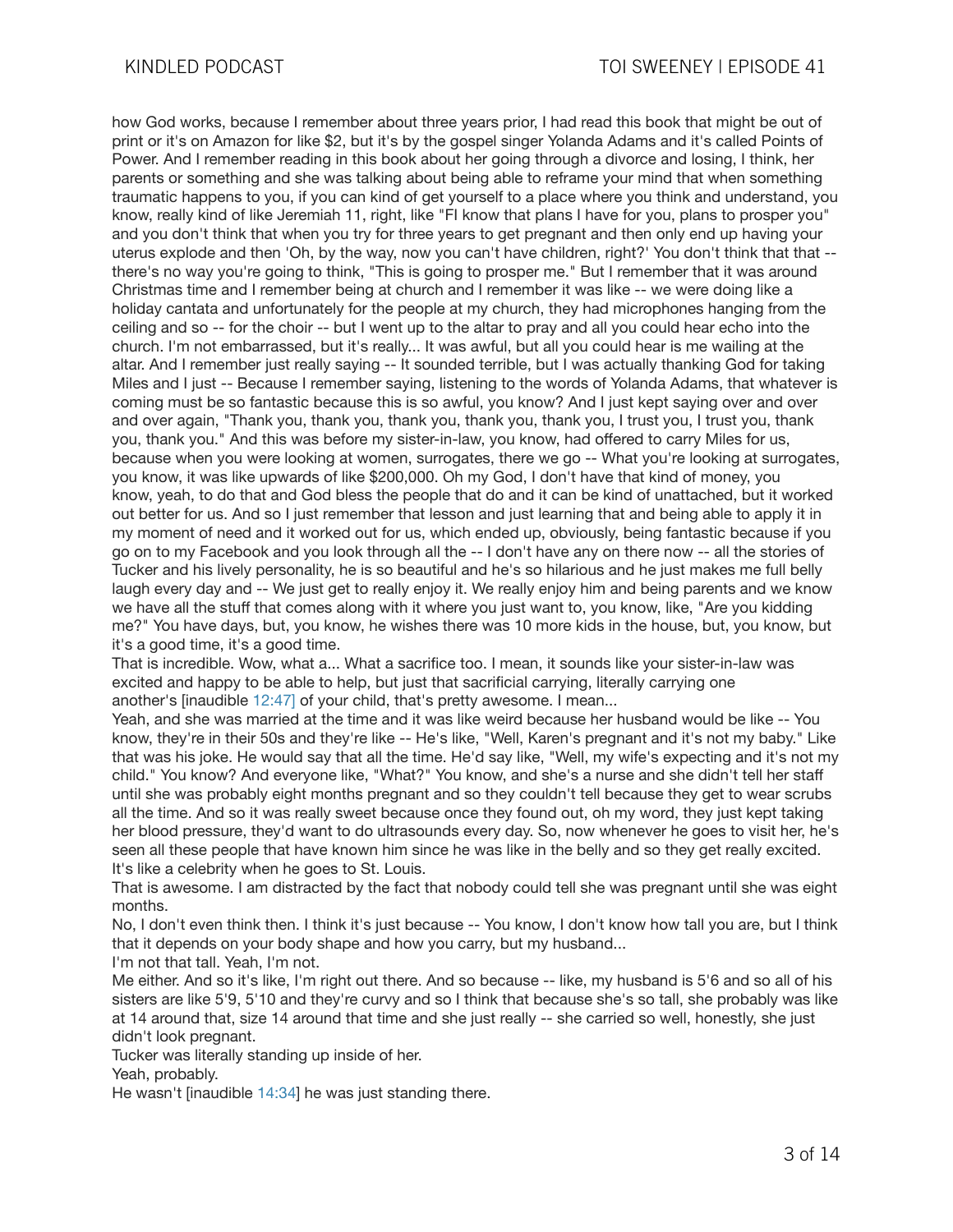Like, "I'm here." And she just didn't -- She would still play with her other grandkids and there's pictures of her wearing overalls and I know she's clearly like eight months pregnant, but I think that people looked at her and then thought, "There's no way this woman who's well into her 50s, there's no way she's pregnant." So she clearly is just fat. They just thought that she had put on extra weight, but they didn't know.

It's like your brain tells you, "That's impossible. Like, they wouldn't -- No, that person wouldn't be pregnant."

Exactly, and so I think it was that and then also, you know, you're wearing these huge scrubs and so people are just like, "Oh, she's putting on a little weight I guess." But they didn't know and I just think it's funny too. Like, how could you not know? She was...

Right, I know, because I'm picturing myself back at even four or five months pregnant. I'm like, you could absolutely tell. I mean, there's just no... When I was seven months pregnant, I was getting comments. My mom got remarried when I was about seven months pregnant with my first daughter and wearing the dress, as a bridesmaid, it was like an empire waist, so it hung off my stomach so it really just made me look bigger because it didn't like fit the actual shape and I was getting comments like, "Are you sure it's not twins? Oh my gosh, are you due tomorrow?" Like, "Oh, you have two months left?" I was like, "Somebody's going to lose a tooth because I'm going to punch you in the mouth if you say one more thing"

People don't realize, it's just like, come on. If you can just keep those words in your mouth and if you can't say kind things -- And they don't even realize it, you know? Yeah.

And so, you know, you think it because we're human, but I think that I've gotten... If I see someone and I'm like, "Are you ready? How are you feeling?" And then I always look them in the face and say, "You look beautiful." Exactly.

I always do that because you don't know how they're feeling, you know?

They're very rarely feeling beautiful.

Right.

I mean, even if you are, like you're not feeling it, you know? Right.

Oh man, that's awesome. Well, thanks for sharing that, that's really cool. So then how did it come about that you decided to leave QVC and start your own business and you obviously have the skill and this talent for dressing people and understanding brand and how that relates to perceived value of individuals and companies and all that. It's just really interesting. How did you get into all of this? So while I was at QVC, I was really frustrated in my career and I think I lay the story out -- excuse me - in my book "Secrets of a Well Dressed Brand," which is only on iTunes, but I kind of lay the whole thing out in there too, but it was really -- I was really frustrated and stuck in my career, because I had -- I just wasn't moving forward and the way that the infrastructure was at that time was that there was nowhere for me really to be promoted to and so I was just clicking on hours or years on my resume. So any time I was gaining any extra knowledge or whatever, it had to be up to me and so thank God I'm a life learner and I love to read books and articles and I kind of stay up on everything as much as I possibly can. You know, because I just like to learn and so I had come across -- I was really looking for a way to kind of level up at work and I was taking notice of what my co-workers were good at, where I was on short and things like that and I stumbled across Dory Clark's first book about brand. I don't... maybe she was the second brand book I read, but anyway, it was like a cluster of like all these branding books when the phrase "personal branding" was just starting to really hit the market, so I was reading every book that I could possibly read and I remember Dory Clarke was like the first or the second book that I read. And so every time I consume something like that, Haley, my question is, "How does that relate to fashion? How does that relate to people? How does that relate to what I'm doing?" And so I started out -- At this point, I was a full-time fashion stylist QVC so I was only dressing the models back stage with the live show, which is a huge deal. It's a lot of, you know, it's a lot of work and a lot of stress and not stress in a bad way, that's not the right word. It's a very high pace, there it is and so because it's live and so -- Like now I can do it with my eyes closed because, if I've done it so long and you learn to respect time completely different at QVC Until I worked in there, three minutes was not a lot of time to me and everything becomes minutes. I know how long it takes me to eat a bowl of cereal, I know how long it takes me ---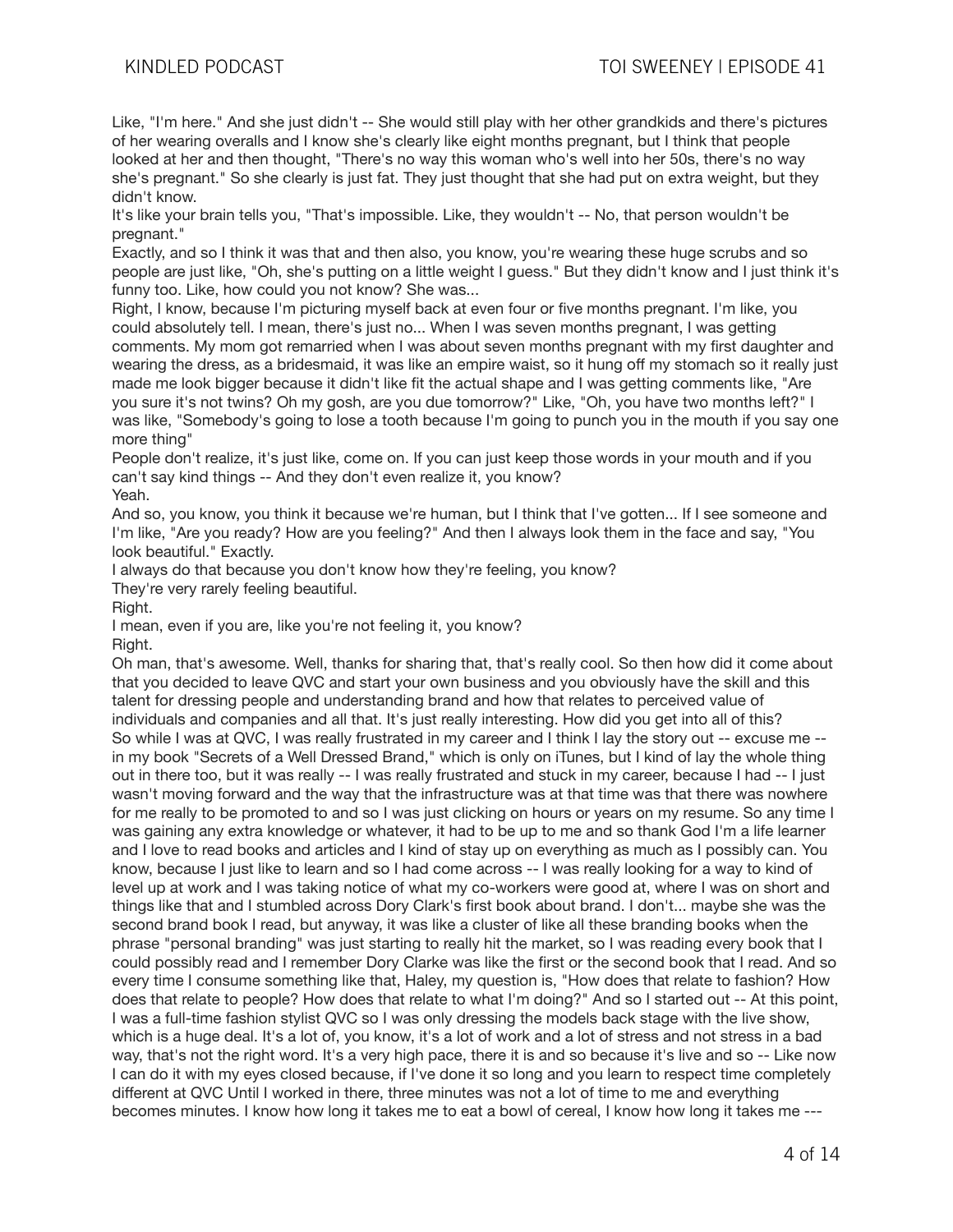So you just have it... Anyway, you just have a different perspective on time. But anyway, so I started to lay some groundwork for personal branding, so I said, "What would happen if I start to dress models according to their real life personalities?" And I didn't tell anybody I was doing this and so there was one who was very -- in her outside life of QVC, was very upscale. She had this brand that was very elegant and she was not [inaudible 19:12] about drama and she drove her Mercedes and she was just really like this kind of boss girl. And then you had one who was beautiful, but she was kind of a tom boy and she, you know, she was very down to earth and she was very... You know, she's the girl next door that everybody wants to be, because she just... She's a mom of a boy and her husband's a detective and she just had this cool kind of life, so... And then we had one that used to be a ballet dancer who was very tall and very elegant and lalalala. So every show, I would kind of merge the brand of QVC their personal brand and then whatever item that we were presenting into one and I just tried it out and then I could see that they started to like it. So, the one girl wouldn't -- She never really wore jeans and so I would always put her and dresses. Like, if I had a dress [inaudible 20:09] all those types of things. And so they start saying things like, "I would actually wear this outfit" and "Wow." And then the host started to comment on it [inaudible 20:19] I'm like, "Man, I might be on to something." And so I saw an opportunity to get promoted to senior stylist. I call the same title Styles Director because I perform the functions of a style director. So once I kind of tested the waters with them, I tested it with the program hosts, so they were split up into half. So I had 15 and then my other co-worker had 15 that we styled and so I started to do it with them. Said, "Okay, what if we dress all of them?" I got my boss on board, you know, from their personalities, they all look very different on air. Well, then it started to happen on the threads where the customers were saying, "I don't know what's going on with you guys, but you all look like yourselves and you look really different and you all look cool." And it was... And we really started to use the color of psychology, and so I was like, "Man, you've got to be kidding me." And so, also when I took on the role as Style Director, it's all about questions and so then I said, "Well, what happened if I use it on myself, because now that I'm in this role that has a ton of visibility in the company and I'm implementing these strategies, how does that -- Like, can you change your perceived value and the way that someone sees you by the way you dress?" So what I started to do, I said, "Okay I'm going to test it out." So for a year straight, I wore only what I consider to be a very elegant color palate, so I would only wear gray, ivory, black navy to work. I rarely wore bright colors at all, and so I found this gold necklace that in big letters just said 'chic' on it and so I did that and then I would wear... So, Fridays were was dressed down days, so then I would wear like let's say jeans, a graphic T that said 'chic' and then I wear a blazer that said that, like a black player and just killer shoes every meeting, everyday, I was always just kind of like, "How do I want to be seen? So I want to be seen as the authority, I want to be considered very chic' and dadada." So, I never said these words to anyone. Again, I just kind of put that out there and that's what I mean by when I'm saying "Dress your message." So dress in the way that you want to be perceived. And so that was the way that I wanted to be perceived. So this is where I tested the water. So I was -- probably about a year had gone by, I had stopped wearing the chic necklace and so, I mean, I just... Whatever. So I was in the bathroom one day and I ran into the president of our company and we walk out of -- you know, she comes out of her stall, I come out of mine. We were at the sink washing our hands and she linaudible 22:47] her hands for the paper towels. she turns to me and she says -- She looks me up and down and she said, "You know, you always look so chic" And I thought, "You have got to be kidding me. Oh my gosh.

I was like, "This stuff works." I was like, "Man, okay."

And you weren't wearing the necklace?

No, I was not, and I thought that it was funny, because I was like, "Oh my goodness, it worked" and it was just staying within a certain color palate and really doing what I considered to be chic and to see if other people could pick up on it. And then, on the flip side, as far as just to learning and just really trying to be so very good that I couldn't be ignored, I had also built a personal brand in the building that one of my co-workers stopped me one day and she said, "I'm so very proud of you." And I said, "Why?" Then she said, "Because, you know, I was in a meeting today and someone -- everyone's rolling out their projects and someone's giving a presentation and at the end of the presentation, someone raised her hand and said, 'Did we run any of this by Toi?'" And I was like, "Wow." You know, she's like, "You built such a brand for yourself that what you say matters in this company and how things are put out there,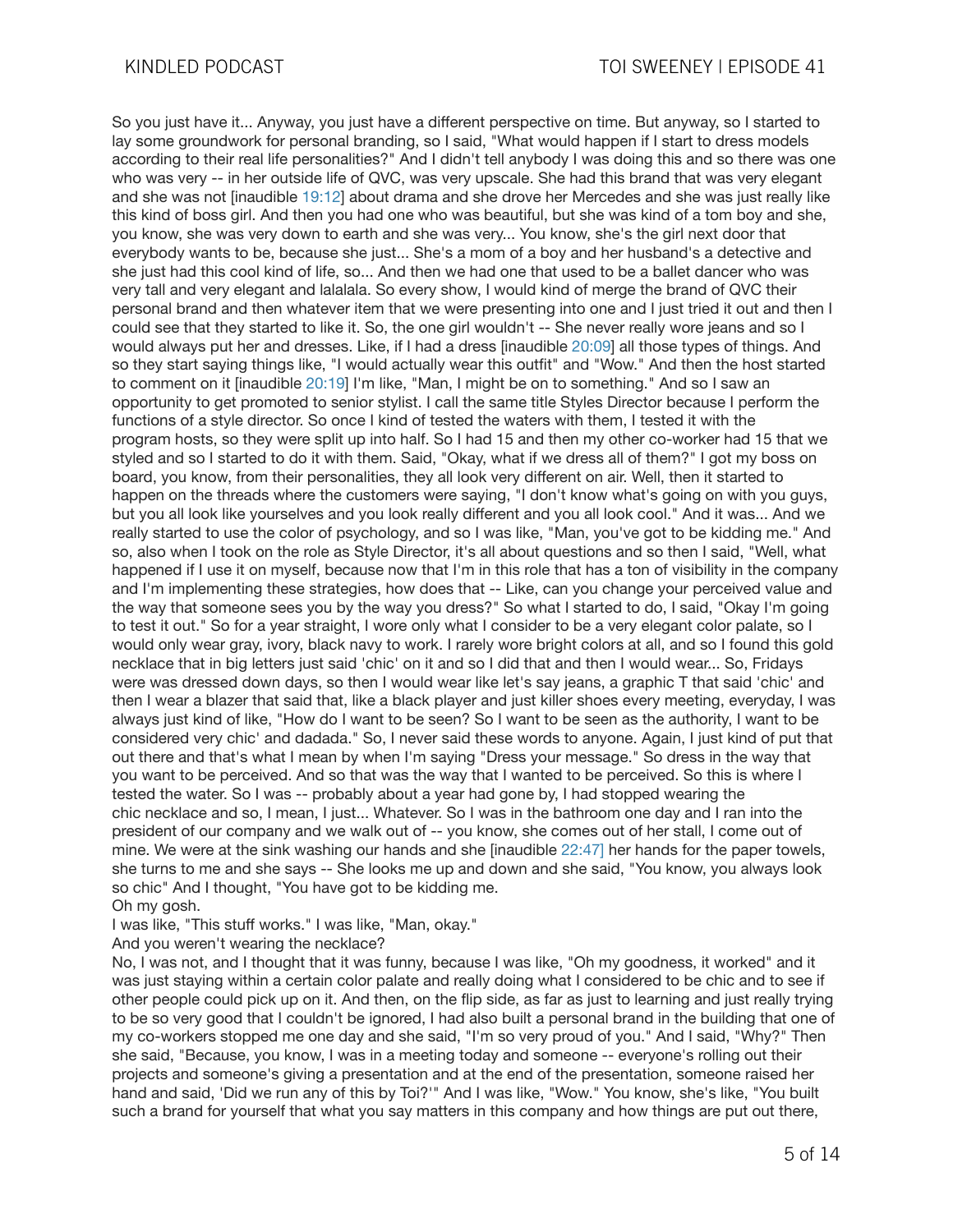from the image perspective." And I thought, "Oh man, you know, I really kind of made it." So I decided to leave because I had really done everything that I had come to do there and I really believe that these things work. I thought that I could help other women and teach them how to do it, the position was going in a different direction that was going kind of backwards and so -- And I really wanted to continue on the path that I was and so I just decided to leave and I tell you, it was amazing. So the first year, I wrote my book, Secrets of a Well-Dressed Brand, I had a feature in forbes.com, I was featured on bbcnews.com and I was featured on like 12 different podcasts that year as well. And so that was just year one. And so I was like, "Man, what is year two going to look like?" And then this year, for year two, I had an opportunity to be on Rachel Hollis's podcast, I have an opportunity to be on your podcast. Yes.

You know, and I spoke at the RISE conference and I got to go to different conferences and so -- You know, it's not bad, so I'm very happy and I'm getting to work with all these amazing women and moms and things, just sharing what I know to help them to be able to level up and get to wherever it is that they want to be.

I love that. So, what a cool story, and just evidence that when you are doing what you were created to do, you know, it's not as a striving, it is -- I mean, there is hard work involved, obviously. Of course.

I'm not saying, "Oh, just fell into your lap." You still had to work, but it was like -- When you took that thought of like, "What if I follow this thing that makes sense to me, and -- You know, it's like everything started, you started really building a brand, you started -- people started noticing, it started doing the work for you in some ways, because you were just showing up and kind of doing what you knew was within you, which is really cool.

## Yeah.

Inspiring for a lot of women who are, you know, trying to figure out what that is for them. Thank you, yeah.

I'm sorry to interrupt this episode, but I have to ask you a favor. It's not to buy my product or someone else's, but it's to spread hope. I want take a quick second to invite you to share Kindled with a friend. Kindled, after all, does mean to light, ignite, set fire to, arouse or awaken. My prayer and hope is that every episode of this show ignites in you hope and fans into flame the gifts and skills that God has given you, that the very stories and women you hear from what ignited you a fervor for God in His glory and a desire to live more fully into what He's calling you to. One simple and real way you can do that is by sharing this episode with a friend right now. Screen shot it and add to your stories on Facebook or Instagram, or maybe text it to a friend. Maybe this is a neighbor, a mom from pre-school or your kids' elementary school, a fellow entrepreneur, a stay-home mom or maybe your sister-in-law. Your words mean so much more than you know. Your recommendation is your stamp of approval and people trust you. So, if you love this show and it has encouraged you, please share it with just one mom who could use the hope and encouragement today, which isn't that really all of us? And last, if you want to go a step further to support Kindled and keep it around, you can give a one-time or a regular gift by going to kindledpodcast.com/give.

Your website, you say, "I help you dress your message and increase your perceived value." That's kind of like your story brand, right?

So, what does it mean to dress your message? Like, you described for you -- How does someone like me -- I mean, and this is actually timely because after our interview I'm going to a meeting with a client and for my marketing job, like my "day job" so I have a web design and marketing business and this is a client that -- and they're like, they email me and they're like, "So, we want to meet with you to see how we can increase our marketing spend this year," which basically just means like, "How else can you help us? Is there more we could be doing with you? We're ready." And so for me, this is really timely. I'm like, "Okay, what should I wear? What should I wear to increase my perceived value here? Like, tell me. I wish you were here. You can just come to my closet and tell me what to wear."

Right.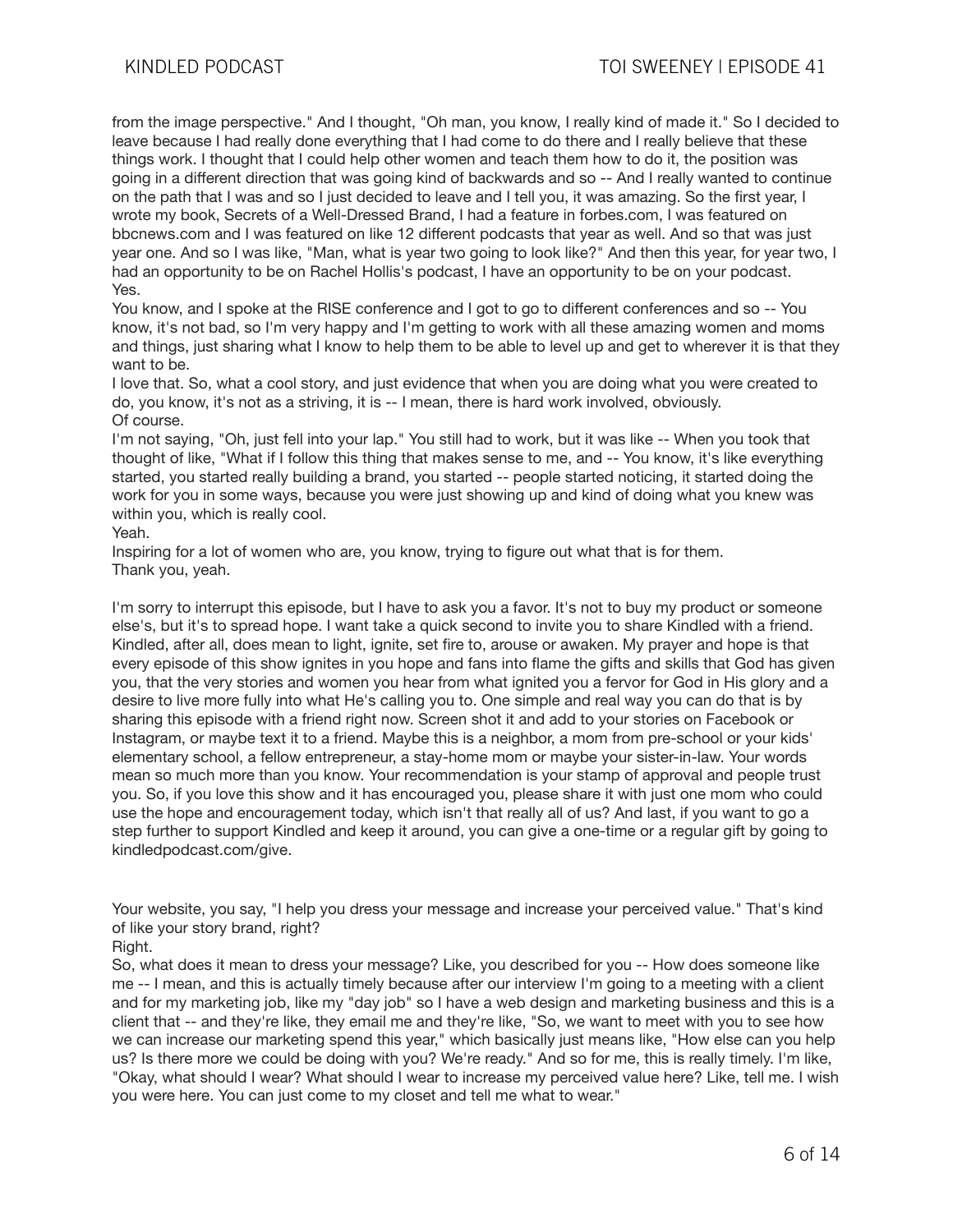Well, that's fine. But what does that mean? We'll FaceTime.

Yeah, yeah. What does that mean to dress your message?

So it really comes down to what I said before, in the sense of you -- The first thing you want to... So I'm going to tell you how to do it and through that, I think you'll get what it means. Hopefully, I'll answer the question right. So what I would... So the first thing you want to ask yourself is, "How do you want to be seen?" Right? Because your personal brand is going to enter to the door before you do and so, as you are walking into the meeting place or you're sitting or whatever, a person and everyone in that room is taking you in, so they're looking at your hair, your handbags, your shoes. In the first nine seconds they're deciding if they can trust you, if they want to do business with you, if they think you're attractive, if they're going to hire you. You have nine seconds, because with our smartphones, we've learned how the multi-task in a sense, or at least jump from task to task to task to task. And so it no longer takes us the 12 seconds that I did years ago to kind of come up, to give a [inaudible 29:25] of someone. So it's been down to nine seconds. So you can't build a relationship in nine seconds and so you have to have a personal brand. So the first thing you want to do is decide, "When I'm meeting with this client or I'm meeting with this teacher or I'm on this job interview or running snacks at school, whatever it is, what do I want people to think, feel or know about me?" And then once you decide what that is -- And so, the way I help my clients do that is I have a style crept test that I created that tells you exactly what your style is, and it'll go through if you're creative, if you're, you know, if you like just separates, all the things. You come to know what your style recipe is, so you know like what pieces you should wear. Like, "Oh, I actually don't love pants, so I'm going to wear a dress." Or, "I'm really not a dress person, I'd rather wear jeans." Okay, so now that we know you're wearing jeans to this, you know, because that's what you're going to be more comfortable and then feel more powerful in, we kind of go through in each of the seven style buckets on the test explains to you who you are, from a stylist perspective. So on my test, I test as -- What am I? I am dramatic and polished. And so that goes back to being pull together and very chic and so I'm always going to be wearing something that adds a little drama to the outfit, right? So that's what it means and so -- You know, you really, again, you want to put your message out there because it comes in the door before you do. So in my book, I tell -- I cite this test that was done, I believe it was Stanford University, and it was the person who's running not their culinary department, but he specializes basically, in restaurants and food. So I took a theory in the perceived value from that idea. So the cake theory in my book is -- So they bake this chocolate cake, right? And so they do a series of tests where they give one group of people -- So think of get about your image the whole time, right? So they give one group of people the cake on a napkin and then they give another group of 10 people or whatever it was the same cake on a paper plate and then they give this another group of people the same cake on Wedgwood China And so the difference was, the people who had the cake on a paper plate or napkin was like, "This cake is good." And then the people who had it on a paper plate said, " Oh, this cake was really, really good." And then the people who had it on the Wedgewood China thought that the cake was remarkable and they were willing to pay three times more. Wow.

Let that sink in for a second. So if you're showing up places in your pajamas and your sweat pants and your hair is half done and you didn't bother to put on at least like a tinted moisturizer or BB or CC cream or something and I lip gloss -- whatever, whatever it is your thing that makes you feel the best -- It's obvious, you know? And people, unfortunately it's such a... People are still judging and it's such an exceptional time, Haley, to be a woman where we're accepting more of each other and we're [inaudible 32:52] each other on and your size doesn't matter and none of those things matter, but your brand still does matter. And so whether you're dressed in a 2 or 22, you still have to show up. And so that's really what it's about, it's about how you're the icing on the cake, so to speak, you know? Is that you are the brand, so you have to dress the message, you are the walking billboard for whatever it is that you are doing in life and so that's what it means. It's like... So that's what it means to dress your message and then that's what the perceived value is. And so like, how are you taking your personality, your image, your mission, you know, your vision and your packaging it up because you are a product. You are the product, right? And so what do we all do? What's your favorite thing that you just bought on Amazon? You know, when you got it in the mail, you noticed how it was packaged. When you give a gift,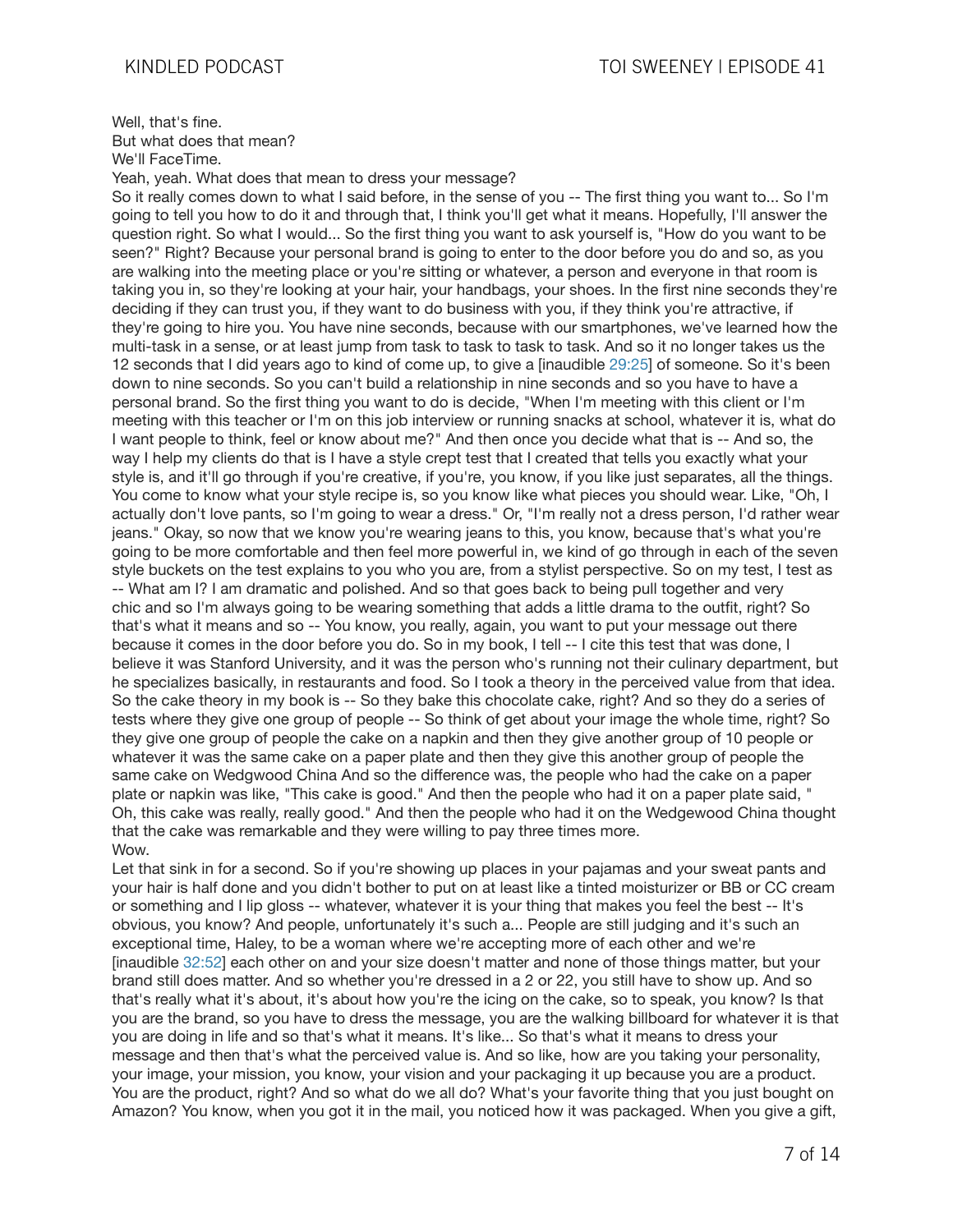right? You take time to wrap it or choose the right bag or choose to... It all is the same in reference to your image as well. And I hope I answered your question, but yeah. Yeah.

That's like... that's what... That's what it is, you know?

Yeah, absolutely, that makes a lot of sense and I think, as someone who's a creative entrepreneur, I personally have struggled in the past with -- I see, I really see the tie between perceived value and how you put yourself out there because although -- My skills have increased over the years, so yes, like my prices can increase. A lot of it has had to do with how I perceived myself and my own perception of what I was worth, not as a human but as someone to work with. How much can I help you as a business? How much value can I add to you by solving your problems? A lot of it has just been in line with my mindset, so it's like my skills have not exponentially increased in web design from three years ago to today. Now, yes, I'm better, but it's not like...

# Of course.

You know, it's not like I'm worlds apart, like I was [inaudible 34:14] kind of was created the same thing, it just... it got better, it looked sleeker or it was a little more optimized, or whatever. But most of it has had to do with my own perception of myself. And so I guess what I'm getting at is I think that this whole concept of personal brand has almost as much to do with ourselves like thinking and recognize our own dignity as individuals and women and unique created -- You know, we all have some different things we bring to the table. Like you said, your test, like what's your version? And I think it has a lot to do for people with how they think about themselves and...

## It's everything.

Feeling good about yourself. And so, I'm thinking about -- the mom listening, who's like, "Well, I don't have a business. I don't have a company, maybe I don't have a product that I'm trying to sell or service I'm selling so this doesn't apply to me."

## Yeah, but it does.

Why does it apply to her? And can you explain why this whole concept? Or isn't a waste or doesn't need to fall in deaf ears?

No, so I think that... Well, it does apply to you because you're still building a legacy, especially if you have a family. And if you don't have a family or you're single, you know, you still want, you're still building a legacy and a brand of who you are and what you leave behind, right? It's kind of like your personal blueprint and that's what we're talking about. And so, what you feel and who you are in the inside, it will eventually come out, good, better, indifferent and so that's why I always talk to my child about, the importance of... it's inside and out. And that's why my book is laid out that way because I'm saying, "Listen, you have got to understand that number one, your fear [inaudible 36:11] Number two, your mind and being mentally strong is so important and so even though it's a branding in style, but I talk about the importance of having a spiritual life and then I also talk about why what you wear matters. This is what we're talking about today. And so, it really comes down to legacy. So even if you are a stay-at-home mom, that is not a small task. You are running a business, because your family... You know what I mean? It's like you are the marketing department, you are at the travel department, in most cases. You know, you're running a cleaning business you're...

# You're a personal chef.

Right, you are a personal chef, you're like, you're like snack Mom 2000, you know? You're doing all the things, right? And so... And then if you're a working mom, you have to multiply supply that by three. And so, you're doing all the things and so the question then becomes, "What legacy do I want to leave behind?" You know, do you want be known as a type of mom that's going to build your kids up or tear them down? Do you want to be the type of mom that man, when she pulls up here, she always has it together, you know what I mean? And so, none of us really have it together, but do you at least look like you have it together, you know?

And I'm not hearing you say like, "You have to wear stiletto heels and jeans every day when you get your kid [inaudible 37:29] for school."

Who does that? No, no, no.

Like, no. I don't think... it sounds like, as I was picturing like, "Well, what would that look like for me on the days where I'm not going to be seen by clients and I'm not having meetings." I think, you know, I wear leggings. Everyday when I get up, I put on some version leggings.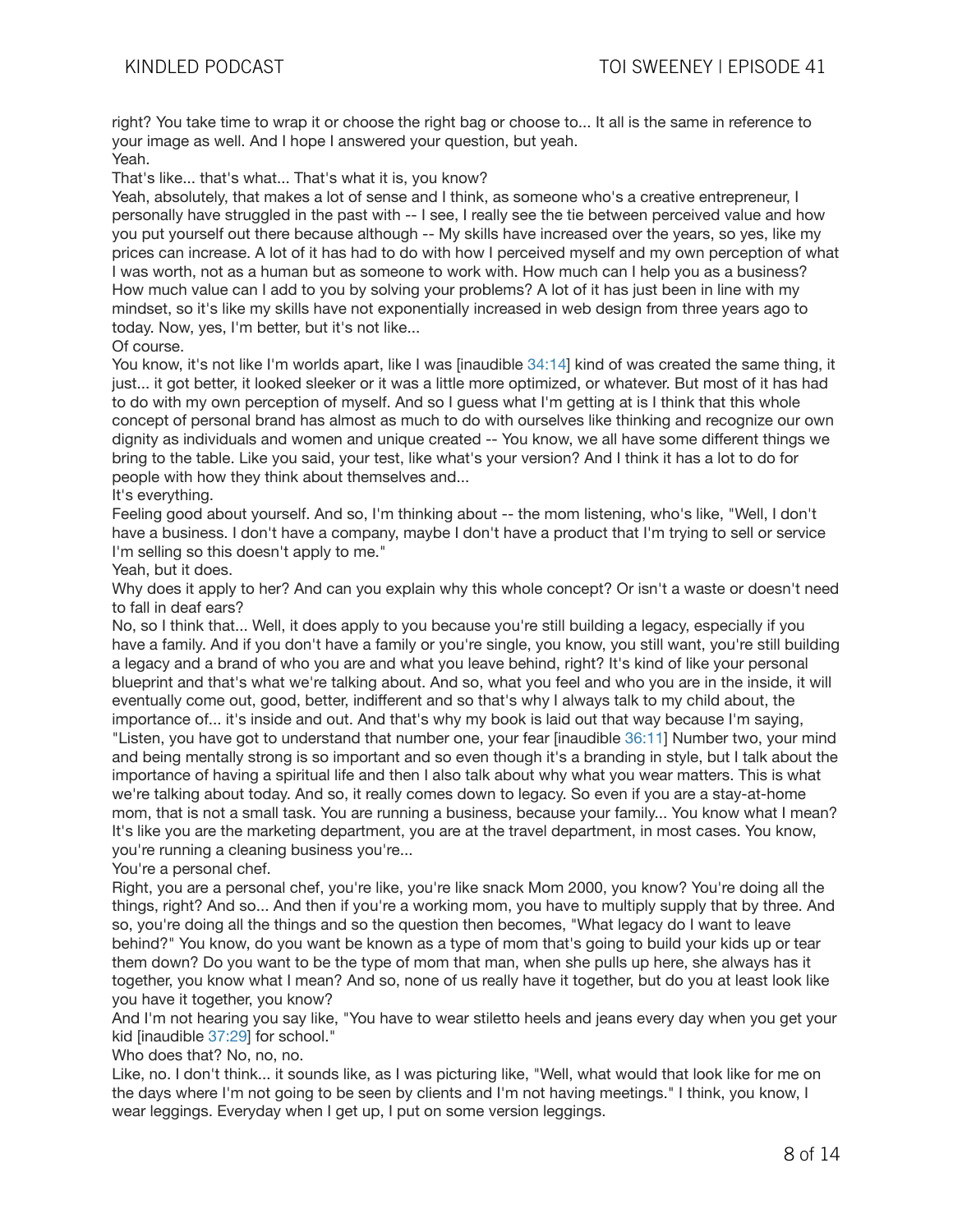#### Oh, yeah.

And so -- But for me, I think, and I'm speaking of [inaudible 37:51] because I'm putting words in your mouth, but I'm just interpreting like -- So do that well, don't just like slob around, because I don't feel good when I am that way. Obviously, some days I don't wear make-up or some days I don't shower or do my hair, but to some degree, I try and I want to feel good about myself, so if that's what I feel good on that day, do it and that's okay, but if I don't feel good, that's what's the problem, right? Oh, absolutely and that's exactly what I'm saying, is that it's not about... Because we just don't -- we're busy, we don't really have time to wear those shoes that only look good for dinner if somebody's going to pull around the car and pick you up. I don't know at what point I kind of start wearing jeans and leggings became my jam, but now that I work from home, I'm with you because we're doing the same thing; we're getting up, we're getting our kids to school, we're coming back and sometimes we're meeting with clients or whatever. But my version of it is that I think I have seven pair of just black leggings from Nordstrom Rack or Target or whatever fits me or that I love and so... Leggings for every occasion.

Right, and then I have -- You know, and if I'm meeting with a client, then I have some that are leather or I have like whatever, but I need to be comfortable, number one. And I then I have this cashmere tunic that I wear over it, so I actually have a meeting in New York coming in up that's really big and I was thinking last night like, "What am I going to wear to this meeting?" And then I was like, "Oh, don't over think it." I have this really beautiful Tahari sweater and I have also the tunic length like cashmere sweater that's black and I usually wear that with my leggings and then I will do designer boots. So I encourage everyone, if you can, to spend your money on your accessories, because no one cares if your jeans are from Target, you can't even tell if they are or not, because denim has come such a long way, you know? And so, you know, wear it was a cute little top that you picked up from Target but get a great blazer, if that's your thing, or a beautiful sweater to wear over it, if that's your thing, or whatever and then you... If you're sitting in a chair, Haley, let's say, you're sitting in Starbucks and you're meeting your clients or the moms out there, you're meeting another mom for coffee or whatever it is, you can have on your yoga pants, have your hair up in a cute little top knot, throw on a nice lip stain, some bronzer on your cheeks, your cute little puffer coat or sweater or wherever sweat shirt, depending on where you live and you have this beautiful leather handbag hanging off the chair, no one's going to question. Like, you just look expensive automatically. I mean, you do. Like, we've all seen them. You know, you see the girl in her Gucci sunglasses and her Gucci bag and then she can be wearing like, I don't know, only God knows what, just T-shirt and jeans. You don't know if that's a \$300 T-shirt or the Target version, you have no idea, but in your mind, you've already told yourself a story about her. So yeah, it really is about just thinking about leveling up, regardless of where you are, because -- Science supports this theory that it enhances your performance, you guys, it really does, and you can change the way a person thinks about it. It's so powerful that I'm really shocked that I'm not... that more people aren't talking about it, you know? Because it really like -- We are so much more powerful than we even imagine, you know? Yeah. Well, one reason maybe, I think there's a perception that we can't talk about image because, you know, we shouldn't care about how we look or we shouldn't care. We should be so like, as believers or as Christians, caring about beauty or caring about fashion is, I don't know. what's the word? Yeah.

#### It's simple.

Or is it you just want to be like, it's like "Oh, what you want... Is that falling under the umbrella of being in the world but not of the world?" But you look at Esther, when you read the Book of Esther, she spent - what was it -- a year before she went before the king getting beauty treatments. So I mean, it literally says and they go through all the things that she did because she couldn't just pop up in front of him the way that she was. It was not acceptable ad so I look at it that way as it's the same thing that it is fine. It's fine if you want to go out that way and you want to do that thing, but I'm telling you, psychologically, it's going to change the way that you think and it's going to change the way that you feel and so when people -- You know, they have these studies out there -- I actually have it in front of me -- it's this article that you can Google, I'm sure, says, "Dress for success, how clothes influence our performance." And they're talking, they're citing a study that was in a paper and from August 2015 in social psychology and personal science where they as subjects, some of them to dress formal and some of them to dress casual and they found that the ones that dressed up were more creative, they were more strategic, they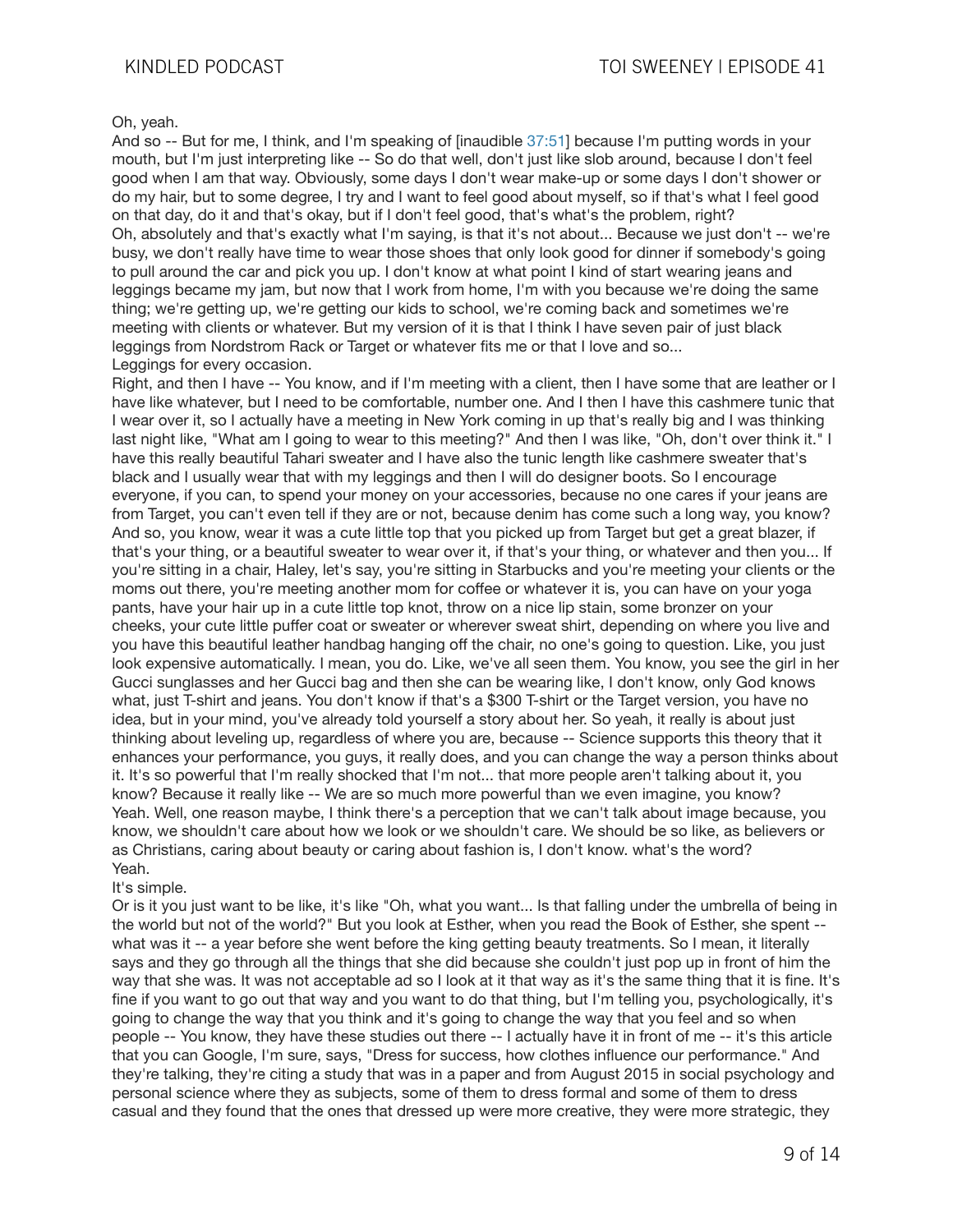felt more powerful and then I cite some other studies in my book, as well. And so it has a psychological effect on us all, where we stand a little taller, like I was telling you about some things that I had gone on in my family yesterday. And so, when I was up from 3 in the morning yesterday until I went to bed at like 11:30 last night, so as you can imagine, I was exhausted and so after I got my son out the door, I went back to bed, which I don't typically do, but I was so tired. I set my alarm to make sure that I was here for you this morning and I looked out and I was like, "Oh my goodness, I need to take my own advice." And so, I changed my shirt and I brushed my teeth and I put on my tinted moisturizer and some blush, and I was like, "I know we're not using video, but it's not about that, I need to be able to feel good, because everything -- Like Rome is burning all around me, you know? You know, and I'm like, "Okay, but I can still show up and it makes me feel different." And then we're going to hang up from this and I'm going to go run and grab my kid from school and then I'm off and running for the remainder of the day and so... Right. There's just some... And I think you're talking about, like it's dressing for the job that you have and I've heard that saying like dress for the job you want, not that have, but I think what I mean is, if you're a mom and you've got a little kids, well, for you to wear jeans and a blazer and high heels would be the ridiculous.

## Of course.

Like, that would not be, it's not be, it would not serve you or your family or children, but wearing comfortable leggings and cute tennis shoes and, like you said, looking at yourself for five seconds in the mirror and being like, "I am going to feel good about myself today and know that that's flowing from the inside out." And starting with your spirit and your mindset and then working its way on to your face or your hair. It's not about, you know, "Oh, I've got to try make myself believe that I'm something that I'm not."

No.

If it doesn't start inside, it doesn't last.

No, it doesn't count.

I know a 100% that like when I am at least semi-prepared for the day, like today, this is second day hair, but I did, do my tinted moisturizer, my mascara and my blush and like chap stick, like all that it's enough for me to be like, "I'm a person" and just even give myself the dignity of the time to get ready for my day. You know, I get my kids ready, I [inaudible 45:11] my husband to go to work dressed appropriately and with gel in his hair and deodorant on, and yet, what am I just going...? Oh, well, I don't matter, you know? I'm I don't have time for that, like that's silly. And I don't know if I'm the only one who's sort of sometimes has this old really outdated voice in my head saying that I shouldn't care, but I do, I mean, I do care. And I... do you know what I mean? I don't know if other women probably struggle with some sort of version of, "You don't need to care." But I do and I'm okay with caring, I love, caring, do you know what I mean?

No, and I think that -- You know, like we said, you have to do it and if you choose not to, then that's fine, but I tell you what, what I've learned in all of this is that none of us have time. Okay, we don't, you know? And you've got a little preview into my life today and you were so sweet, you know? You're like, "Do you want reschedule?" I'm like, "No" Because we don't have time, but we have to make time. So if that means that you get up -- I get up at 5 AM every day because it's important for me to have that time because I know for me, that if I am not taking 30 minutes every morning and spending time in my Bible or to just read a devotion or just to have that time and just be quiet, I'm going to be a little bit lesser of a mom when I need to wake up my son, at 6. And so it's important for you to kind of take that time. And then, if me choosing to put water in my body, which as opposed to something else, all those things that contribute to me feeling good. We know what we all need to do, we just don't do it. So you're deciding. Every choice that we make is either getting us closer to our goals or further away, every choice that we make is either getting us closer to God or further away. And so you get to choose, and so that really is what we're trying to say. So why do we do not choose to spend that time with God or to spend that time with your kids? And you're setting examples, especially if you have daughters, you are teaching them so much about what you do. They don't care about what you say, they're only watching what you do and so if you're telling her that it doesn't matter how you show up and again, going back to dressing your message, if you don't want to be perceived as someone who is promiscuous or -- I don't even know, whatever, insert whatever word it is that you kind of see is taboo in your mind, all of that is a choice, right? But if you don't want to be seen as X, Y and Z, they don't dress like X, Y, and Z. You know, don't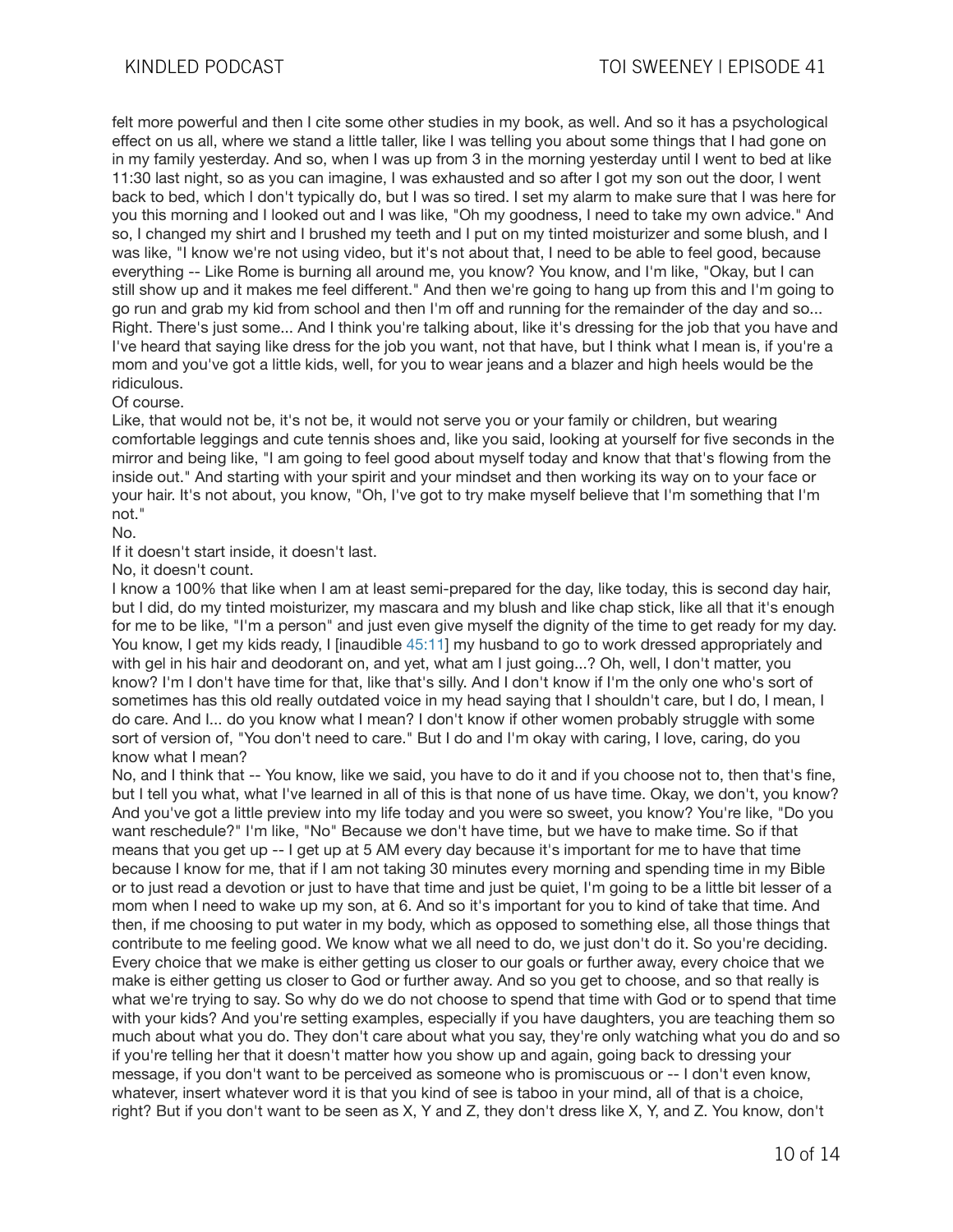show up to school with the booty shorts and the UGGs on. You know, but if that's the message that you want to put out there, then by all means girl, knock it out, but you have to decide and that's what I'm saying, that you can't... We can't tell our girls, "Be strong, stand up for yourself, do all these things and then send them out into the world, dressed like prostitutes." Like, you just can't. I just, I don't get it. And then obviously men should take us seriously, regardless of what we have on, but the reality of it again is that they don't and so it does -- That transfer into us being adult women too, you know? And then you're wondering why people aren't taking you serious as an entrepreneur?

Yeah, well, I was going to say. We could have an entire podcast episode on what girls are wearing on college campuses today. I don't know when the last time you were on a college campus was. I mean, there's like seven schools around Philly, right?

Yeah, I'm sure it hasn't been too long, but...

Oh my gosh, wow, I'm so glad I went to college when I did, because when I recently -- I don't remember why I was on KU's campus, and I looked around and was like, "What are you guys...? I think you forgot to get dressed. I think you just hopped out of the shower in your little see through shirt" and, like you were saying, it's like, "Oh my gosh, the the booty shorts, the leggings and the UGGs and... I mean... And it's funny.

I wore my fair share of leggings and UGGs, but at least had a shirt on, you know?

And some of the leggings are footless tights, so actually not pants, so you can see through them, so [inaudible 49:20]

I think that's the point.

Right, it's like cash and prizes for everyone. Like, put those away, you know?

What qualifies as a shirt today is just... it blows my mind. I'm like, "That is a shirt? That's... in my day, that was a bra, but that is a shirt, yet that is a shirt." Okay, I'm so...

Are you sure?

I am, yeah.

Like, are you sure it's a shirt?

It's wow.

Well, it's funny, I was reading an interesting study the other day that's talking about -- Is the Gen Z, right under the millennials. So it's swinging back around because they care a lot about their image, a lot, which I think is very interesting because I do think that millennials get such a bad break about them not caring about not much of anything, but... And I don't think that that's true of all of them to be quite fair, but I think it's very interesting that the kids before them, under them, they really care a lot about what they look like.

Yeah, yeah, absolutely. So what would you say to do someone who is struggling to understand what sets them apart? Or what is my version of... How do I do that for my own life, for my own self? My first thought is they should take your test and they should see what you say on there. Is that something they can do on the web site?

No, you have to contact me for that, because it's like a style consultation fee. I charge like \$197 for it. So I'll walk you through the way that I take on clients and so what I'll do is I don't typically offer discounts, but I will offer -- I'll do half price for anybody on your podcast that wants to do it. So the process is that -- So I use... I am a certified fascination advantage coach, so I typically will send you the link to a fascination advantage test. That's the [inaudible 51:15] yes you can go online and I think the test is like \$50, but the benefit of doing it through me is that I just [inaudible 51:21] do the test and then we - and you're paying a little bit more to have me go through it with you, but it's very, very brand-specific, whereas if you're taking it, you end up with a 16-page report that's telling you all this awesome stuff about yourself, but you don't often know how it applies to you. And so you get this test and it breaks you down into an archetype and it tells you how the world sees you, as opposed to you. Like it works really well in addition to the Miles Briggs or any of the other assessment tests that some of us have taken it, like different jobs and stuff. The reason I love this one is because, Haley, it's the only one that I know of in the world that tells you how the world sees you. So you know what people are thinking about you before you meet with anybody. It's things that you're putting out there to your family, your friends, your boss, whatever, so you get a little snippet of it and then all the rest of the reports I help you to break down, if you want to put it on your Facebook or your Instagram or your LinkedIn, we can pull from that so that you have these adjectives to describe and put out there to the world and help you to understand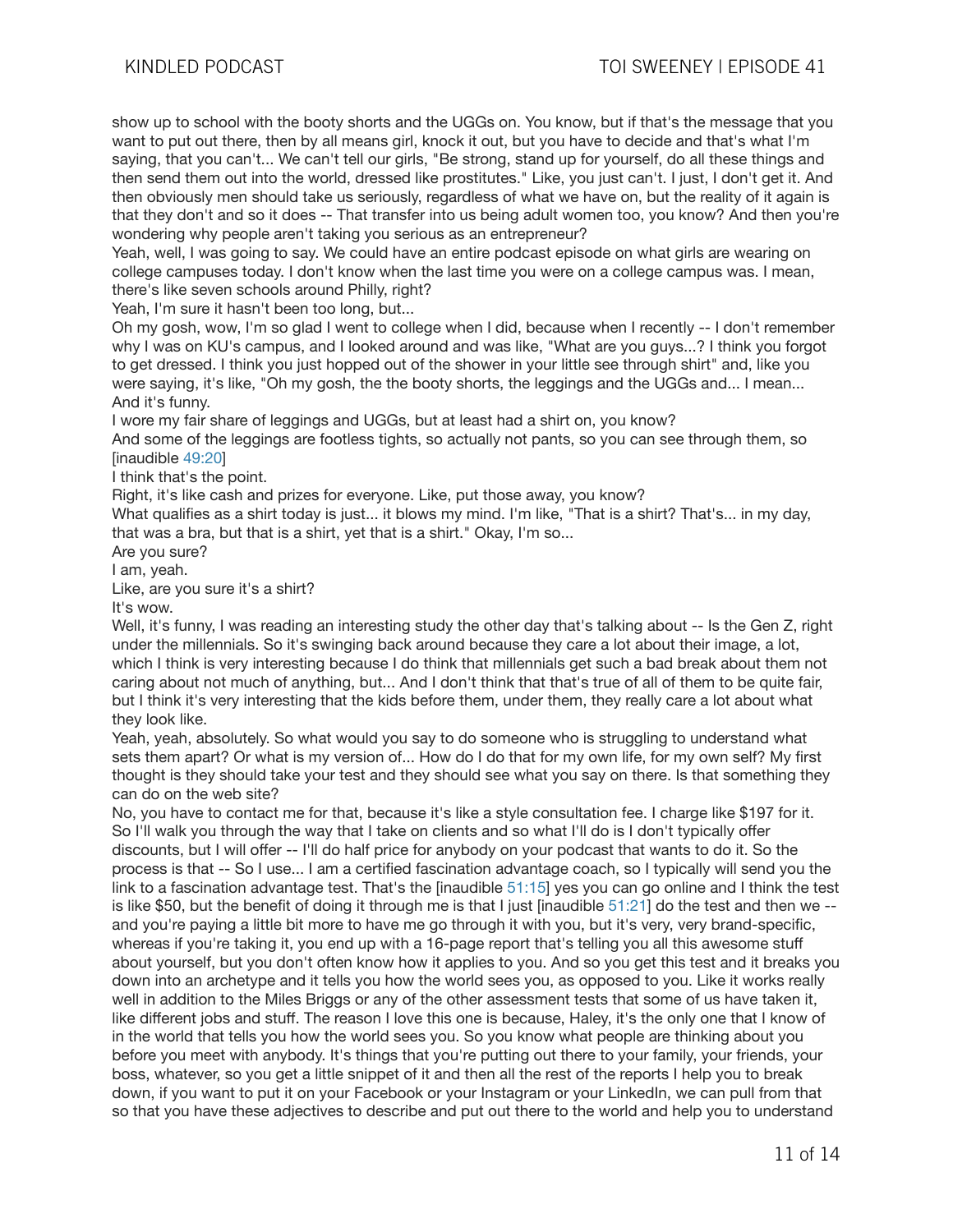yourself better as well. So that's the first thing we do. So now that... Now we know who you are and how you're already being perceived, we have your brand right there in front of us. And then, the second thing then is the style consultation. And so then we go through that. So, like I said, you end up with this formula of like, "Oh, here's why I'm dressing the way that I am and here are some tips that I can give you to help you with that." So, typically, for both of those tests together, I usually do \$495, so if you choose to do one or the other, I'll do them for under \$100, you know, like \$99 or something for your listeners. Awesome.

So you guys can just go to my website and then just email me or whatever. There's a call button on there too, so just -- if I don't pick up, you can leave a message if you don't want to type. Okay.

But yeah, so then we can do that.

I'll link that in the show notes for people.

Yeah, they can just kind of get it together, so I want did I... So typically, it's \$197 for each and I'll do each of them for like \$97, so that way they can pick like, "Well, maybe I'll just do the style test" or "Maybe I'll just do one or the other," but I would encourage you to do both, so that you can start going into the new year laying some foundation and the fascination advantage has also -- gives you some great ideas if you're like, "Well, I'm home, but maybe in another year the kids will be off and I may want to start doing some something else." And it gives you some great things like, well, maybe you should be a writer or maybe you should do -- It tells you, you know, some things that might be a great career for you as well. Yeah.

And we can talk through all of that. So that's kind of what we do. And then for my upper [inaudible 53:59] clients, I do, you know -- So after that, then I do a co-branding book for them that takes the two tests and I merge it together and also, well, in my book, I also give the style test, but I think it's easier to take if I email it to you because it's so detailed that to get it in a digital form was nearly impossible, so I still have the old school, but I can get what I need from it. But anyway, then I build out a whole branding deck specifically for my clients and then I do a lot of career coaching as far as like interviews and stuff like that based on your fascination advantage and your image too, so... So yeah, it's that good, yeah.

Okay, well, I'm going to be doing at least one, probably both of them. I want to -- I'm like, "You need to help me."

I have some idea of my strengths, but I think -- What's interesting it's like what other people perceive because we're often so aware of our own weaknesses, our own challenges, but we don't really see what other people see and they don't always notice the same things we notice about ourselves.

And it's such a game changer, like it literally takes eight minutes to take the test, you know? And so you're just like five or eight minutes away from just knowing. So when I didn't mine -- I'm trying to find my... I don't have it in reach -- But when I did mine, it says that I am the kind of sewer, for example. And so it says that I noticed things that made a difference. So I know exactly. You can line up 10 people, 10 rows of fabric, 10 glasses of whatever and you can just line up stuff and inherently, I just know the right things to pick, which makes me great in my drop, so that when I'm shopping from you, I know just the right things to pick. You know, it tells me that, it tells me that I come across very warm-hearted, so those are the -- these are the things that you're doing without trying that I come across as an expert and that I come across very knowledgeable. So you would have to tell me that you think that that's true, because we're meeting for the first time.

It is true, it's true.

And so, then that's my brand, like that's what I'm putting out into the world. And so then the question becomes, "How do you package that and filter it through everything that you're posting, filter it through...? You know, when you're interacting with your family." And so, I use it now. My husband is the [inaudible 56:16] he's very hard [inaudible 56:16], he is very detail-oriented and he likes to achieve - everything is like, "Go, go, go, go, go." So when we're talking, he's always drilling with questions and I hate it, but I know that he's is a [inaudible 56:29] like he's result-oriented and so now I had to learn to speak his fascinating language, and so when I talk to him about something that's going on in my business, I'll have to say -- I have to speak in numbers and talk about the outcome, as opposed to me, I want know how you feel about it, but he wants to know what the outcome is. And so, if he was a client and I had that information, you know, I know how to best serve him. So it's very powerful.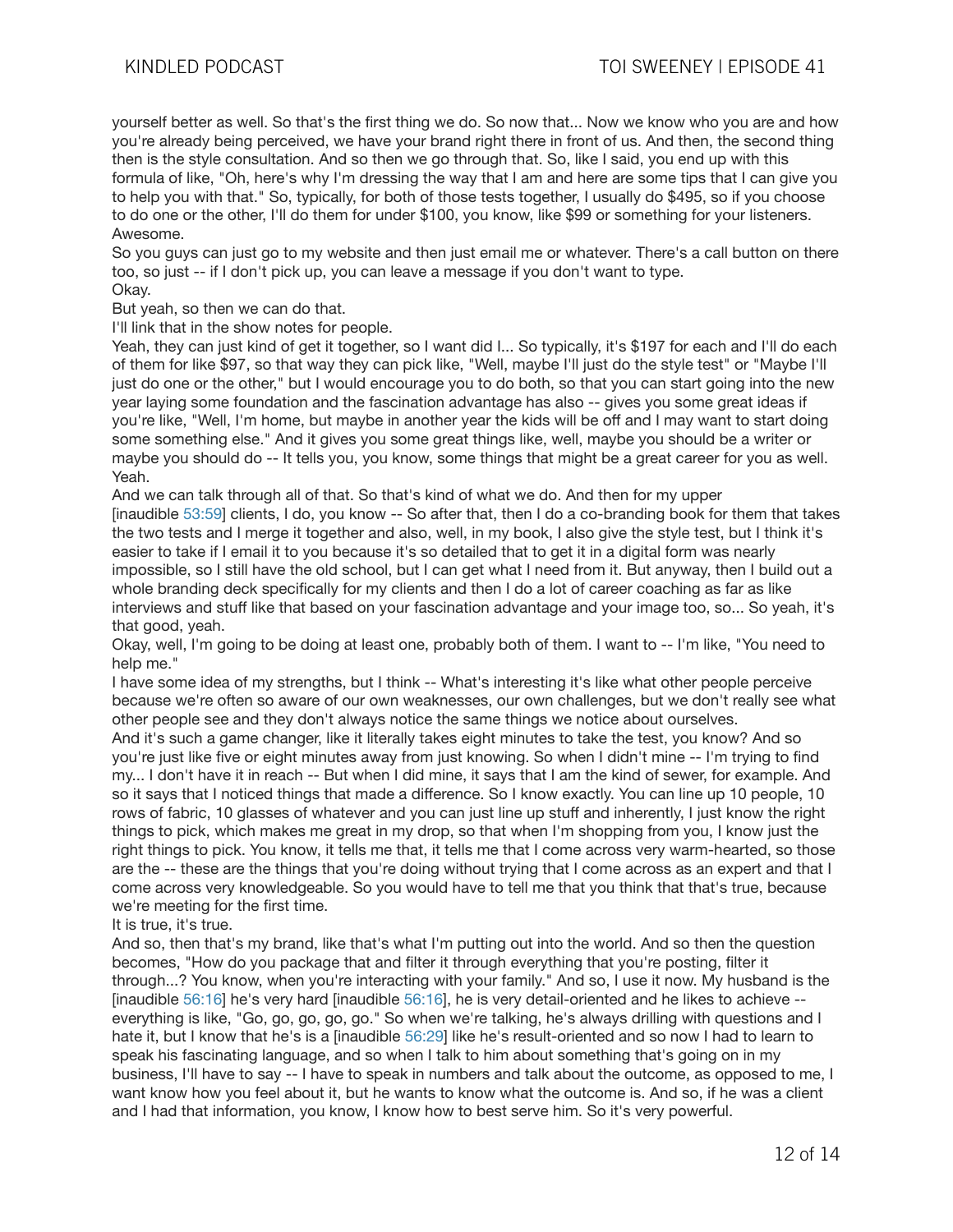Yeah, that's really cool. I've heard of Sally Hogshead said in that test -- I think I heard about her originally through Terri Gentilly who's a business coach and anyway, I used to follow her stuff a lot, but that's really interesting and really cool. So yeah, people grab that, jump on that that's a really... that could be super valuable... And I can see that also, like even for someone who doesn't have a business yet, even understanding like what is... What do I not want to go by? Because this is not going to be a good fit for me, whether it's just style-wise or color-wise or just free yourself from feeling like you have to keep up with everybody else and go buy x, y, z that you may be wasting money on and then being like. "Well, I feel terrible when I wear this, so why...?" You know?

Yeah, and I think the biggest thing -- I think the biggest value... Not the biggest value, but one of them, is that we all have these items in our closet that we are not wearing. And you're like, "Oh I love that, sure." And when I saw it on my friend and you're just like, "But I don't go to that portion of my closet" or "I'm not wearing it" and it might be because you were very classic in your style and maybe this shirt is very feminine. Like last year, everything was a floral dress. Florals, florals, florals. And so, but maybe you really aren't like super feminine, and so... but you were trying to jump on the trend bandwagon and I'm just, I'm not... Even though I'm in fashion, this shocks people, I'm not super trendy, you know? So I was at a meeting yesterday and I was presenting some items to these clients and she said, "I'm really surprised that all these items on the rack, they're all approachable and very wearable." And I said, "I know that it's surprising, but I'm actually not a very trendy person. I have an exceptional sense of style." So it's the way that I put it together, it's not so much about the thing and that's what we're talking about today that it's not so much about the outside things and I want your listeners to get that, that you are the brand, you are the light, you are everything that you need to be the best; mom, wife, entrepreneur, whatever it is, and that what I'm trying to help you do is say, "How can we make that better by the way that you think, the way that you dress, the way that you choose to run your family, parent, the way that you choose to be the wife, the people that you surround yourself with, putting the right things inside of your body. Again, not about size, so just about anything that's going to help you to be the best version of yourself so that you leave this legacy behind." Of, man -- You know, when your kids are standing there and talking about you, we're all going to come to a point, right, where we're no longer here -- and it's fresh in my mind because I lost my mom last September -- but to have 600 people showing up to her funeral and talk about the legacy that she left behind and it had nothing to do about the fact that she was beautiful, because she was, it had nothing to do with the fact that she had an exceptional sense of style, because she did, it was about how she made them feel. So I'm saying, package that up, put it out into the world and make magic happen.

I love it. Okay, we have to just end there because we can't talk [inaudible 59:27] that's the best, make magic happen. Toi is going to help you make magic happen, so get in touch with this lady however you can. Okay, so how can people find you online and what's the next step for people that are like "Okay, I need more."?

So I am Toi Sweeney seeing everywhere. T, as in Tom, O-I, except for on Twitter, I'm Sweeney Toi. Don't ask, it's weird. My website is toisweeney.com. I'm just switching everything over to the Well Dressed Brand at some point, but. But yeah, for now, I'm toisweeney.com. I am also back up guest for a fashion brand on QVC so I do post on Facebook when I'm on and also on Instagram, when I'm on. So if you're interested in seeing me present some items there, we can do that. Also, if you guys don't mind, check out my television show, which is on Facebook, which is the Well Dressed Brand TV show. Type that right into the space bar and I just did an interview with -- I just interviewed Christy Wright, and we talked a lot about legacy, which we talked about today. So, if you want some additional information, I'm talking to a lot of industry leaders. So like the page, follow it, all of those great things, so I look forward to that. That's exciting, I saw that. I can't wait to watch it. I love Christy Wright.

Oh my goodness, she's just -- It was amazing, it really was amazing.

Yeah, that's so cool. How fun that you have a TV show, you're just... you're like going -- And you're only like two years out on your own now.

I know, it's crazy.

I feel like you have 10 years under your belt, from... Well, I mean, you do have more experience, but just being an entrepreneur and... Way to go! You're rocking it.